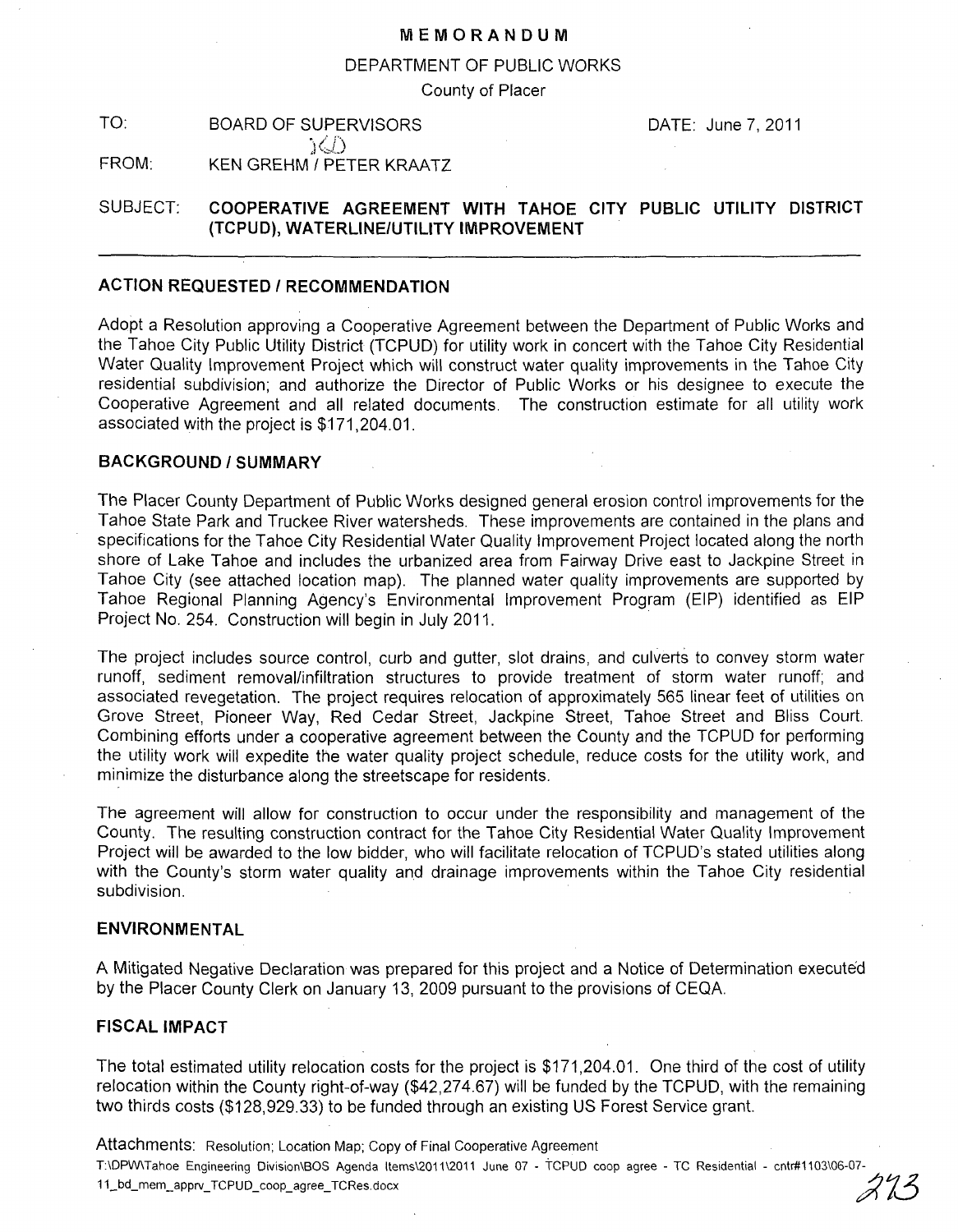# **Before the Board of Supervisors County of Placer, State of California**

In the matter of: A RESOLUTION APPROVING A COOPERATIVE AGREEMENT BETWEEN THE DEPARTMENT OF PUBLIC WORKS AND THE TAHOE CITY PUBLIC UTILITY DISTRICT FOR WATERLINE UTILITY WORK IN CONCERT WITH THE TAHOE CITY RESIDENTIAL WATER QUALITY IMPROVEMENT PROJECT; AND AUTHORIZES THE DIRECTOR OF PUBLIC WORKS OR HIS DESIGNEE TO EXECUTE THE COOPERATIVE AGREEMENT AND ALL RELATED DOCUMENTS

| Resol, No: |
|------------|
|            |

| Ord. No: |
|----------|
|          |

First Reading: ........................... .

The following RESOLUTION was duly passed by the Board of Supervisors

of the County of Placer at a regular meeting held **of the County of Placer at a regular meeting held** 

by the following vote on roll call:

Ayes:

Noes:

Absent:

Signed and approved by me after its passage.

Chairman, Board Of Supervisors

Attest: Clerk of said Board

BE IT HEREBY RESOLVED by the Board of Supervisors of the County of Placer, State of California, that this Board approves a cooperative agreement between the Department of Public Works and the Tahoe City Utility District for waterline utility work in concert with the Tahoe City Residential Water Quality Improvement Project; and authorizes the Director of Public Works or his designee to execute the Cooperative Agreement and all related documents. The construction estimate for all utility work associated with the project is \$171,204.01.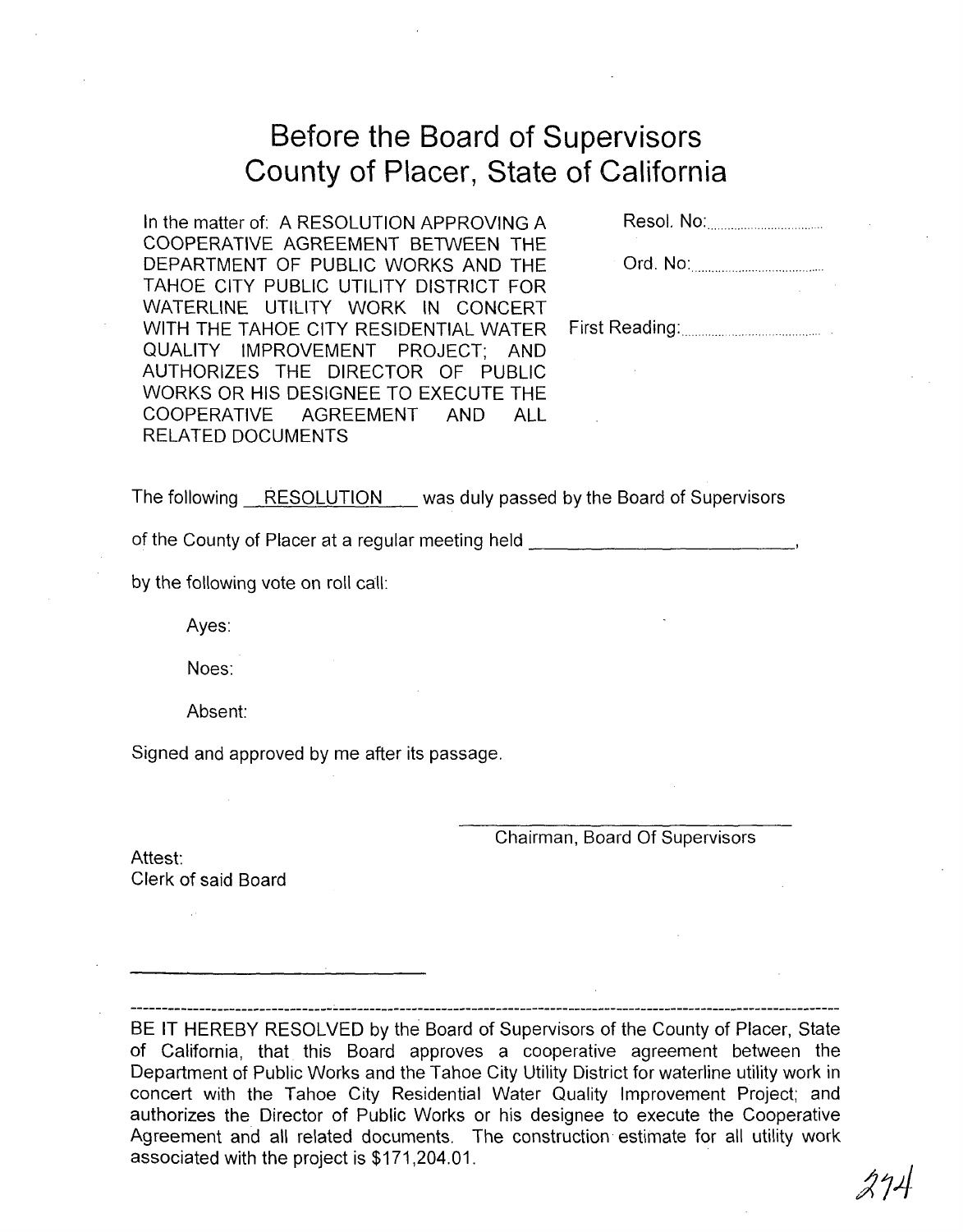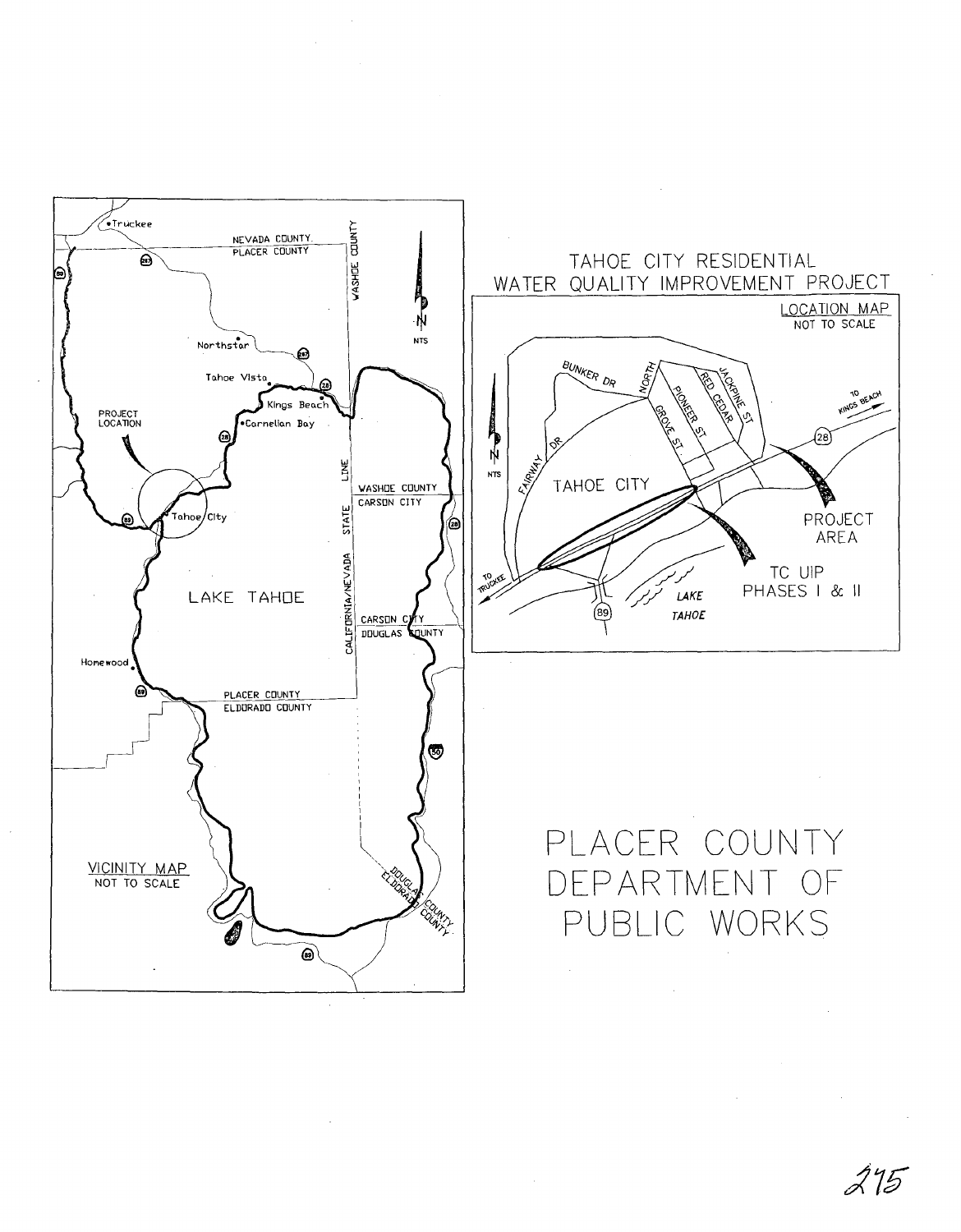# COOPERATIVE AGREEMENT EROSION CONTROL IMPROVEMENTS TAHOE CITY RESIDENTIAL WATER QUALITY IMPROVEMENT PROJECT

This agreement is made and entered into this day of 2011 between the TAHOE CITY PUBLIC UTILITY DISTRICT, a California public utility district, hereinafter called DISTRICT, and the COUNTY OF PLACER, a political subdivision of the State of California, herein called COUNTY.

# **RECITALS**

WHEREAS, the COUNTY is undertaking a project to construct erosion control improvements which is titled the Tahoe City Residential Water Quality Improvement Project, Contract No. 1103; herein after referred to as Project; and

WHEREAS, the COUNTY proposes fo install underground and surface drainage improvements across Grove Street, Pioneer Way, Red Cedar Street, Jackpine Street, Tahoe Street and Bliss Court for the Project, and the DISTRICT agrees to relocate the water mains and services in Grove Street, Pioneer Way, Red Cedar Street, Jackpine Street, Tahoe Street and Bliss Court as a result of the COUNTY's proposed improvements; and

. WHEREAS, the COUNTY asserts that the DISTRICT is required to relocate said utility lines within the COUNTY right-of-way; and

WHEREAS, the COUNTY recognizes that the DISTRICT is not required to relocate said utility lines outside the COUNTY right-of-way; and

WHEREAS, the DISTRICT and the COUNTY agree that it would be advantageous to relocate water mains/services as a part of the Project inside the COUNTY right-of-way;

WHEREAS, the DISTRICT recognizes cost savings for relocations within the COUNTY right-of-way as part of the project pursuant to cost apportionment as set forth in Exhibit A; and

NOW, THEREFORE, in consideration of the Recitals set forth above, and the mutual promises and conditions set forth herein, the parties hereto agree as follows:

- 1. The DISTRICT shall prepare construction plans and technical specifications for the water relocation portions, as necessary, to be incorporated in to the Project and shall provide them to the COUNTY in electronic form.
- 2. The COUNTY will incorporate said construction plans and technical specifications into their contract documents for the Project. The Project contract documents will include costs for the water main relocation.

 $27/$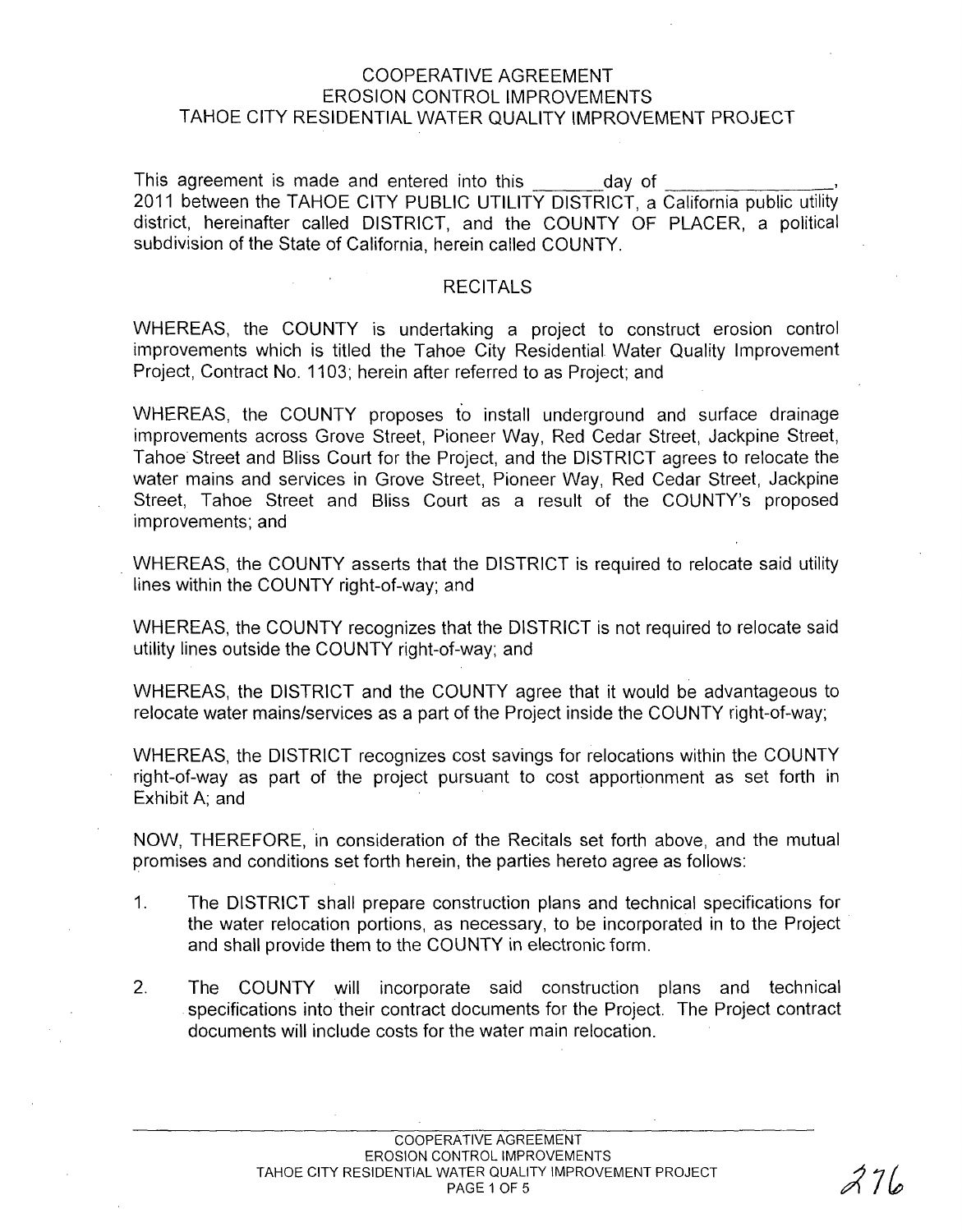3. The COUNTY and the DISTRICT agree to share costs on the water main and service relocations in Grove Street, Pioneer Way, Red Cedar Street, Jackpine Street, Tahoe Street and Bliss Court. These items are included as Exhibit A, attached hereto and by this reference, incorporated herein. The cost allocation percentages of COUNTY and DISTRICT responsibility are indicated on Exhibit A. Costs that the COUNTY agrees to be responsible for will be reimbursed by the US Forest Service under a separate agreement between the COUNTY and these entities.

Reimbursement for construction costs will be based on the price prepared by the contractor under the construction contract with the COUNTY. Exhibit A will be revised with actual costs based on approved change order.

4. The COUNTY and the DISTRICT agree to share costs for COUNTY's construction administration services including construction staking, and construction management/inspection. These items are estimated and included in Exhibit A.

The COUNTY and the DISTRICT further agree to credit the DISTRICT for DISTRICT's expenses for design and construction inspection. These items are estimated and included in Exhibit A. The cost allocation percentage of DISTRICT credit is indicated in Exhibit A.

Reimbursement for COUNTY's construction administration services will be based on the actual billed costs of performing the administration services by the consultant selected by the COUNTY. Credit for DISTRICT's design and inspection services will be based on the actual expenses of DISTRICT.

- 5. Upon project completion, Exhibit A will be revised with actual costs. The DISTRICT shall reimburse the COUNTY for construction costs based on actual Project construction costs.
- 6. The DISTRICT shall authorize, approve, and provide to the COUNTY required funds for the balance due, if any, based on Exhibit A (as revised according to the above paragraphs) within thirty (30) days following the receipt of an invoice by the COUNTY for each progress payment.
- 7. The COUNTY will bill or reimburse as appropriate, to the DISTRICT, COUNTYapproved costs related to the DISTRICT's improvements after completion of all work and the filing of the Notice of Completion.

The DISTRICT or the COUNTY shall reimburse said costs within thirty (30) days of receipt of the COUNTY's final accounting. The accounting for reimbursement will include the funds for the following items:

o The water main/service relocation work in Grove Street, Pioneer Way, Red Cedar Street, Jackpine Street, Tahoe Street and Bliss Court;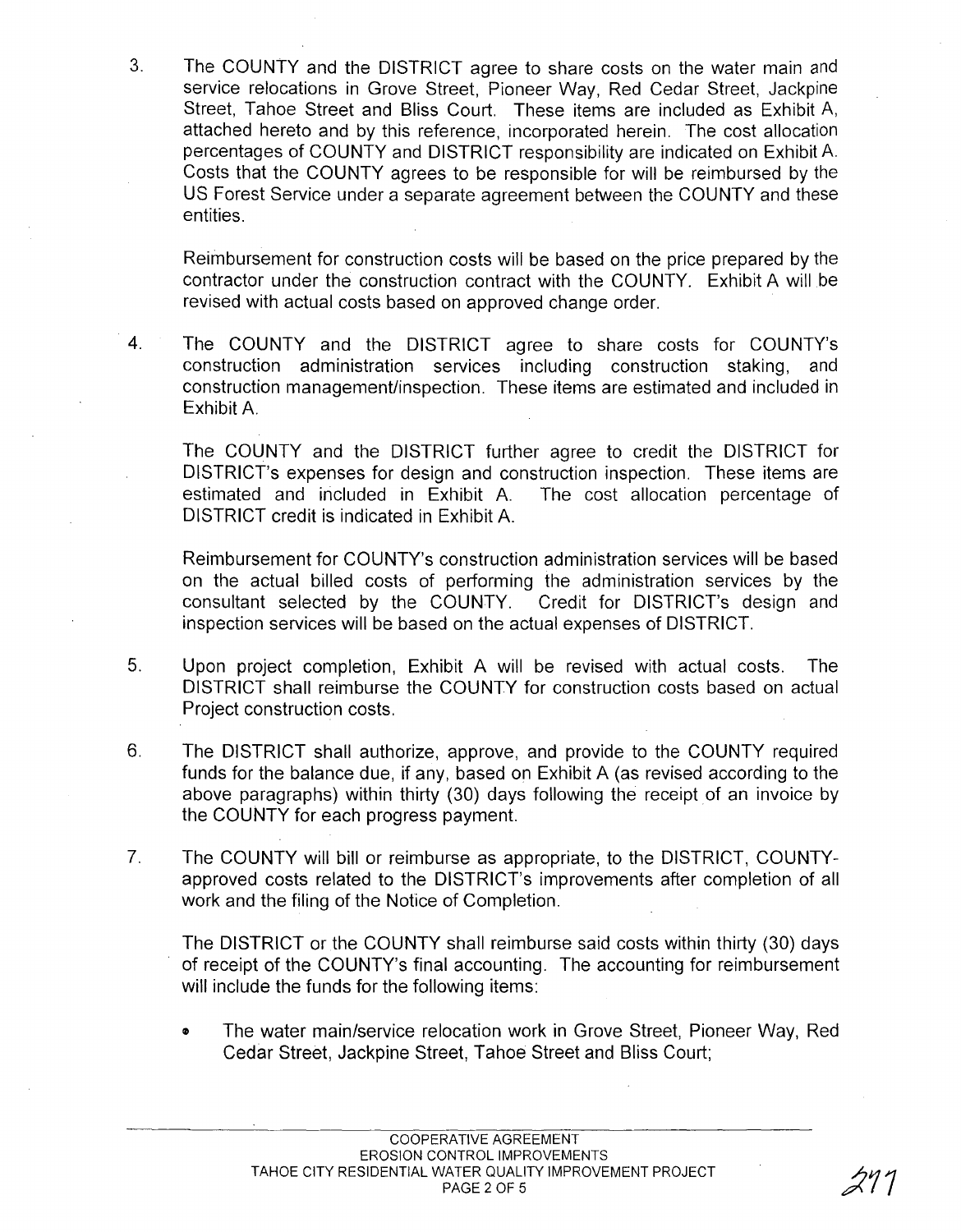- The utilities portion of the COUNTY's construction administration services;
- A credit for DISTRICT's design, inspection and administration; and
- Additional work required and approved by the COUNTY and the DISTRICT during construction.

Should any portion of the work be deleted during construction, it shall also be deducted in the final reimbursement request.

- 8. The COUNTY, as the contracting agency, accepts contractual responsibility for all work and agrees to have the water relocations constructed according to the plans and specifications of the DISTRICT. Prior to the award of the construction contract, the DISTRICT and the COUNTY shall mutually agree on a method to coordinate inspection of the work with the DISTRICT being responsible for any special inspections and witnessing of testing of the DISTRICT's temporary and permanent facilities.
- 9. The COUNTY agrees to transfer ownership of the relocated water and sewer facilities, when completed, by Bill of Sale or other mutually agreed upon transfer agreement. COUNTY shall also transfer all contractor and parts warranties to the DISTRICT. Once connected to the DISTRICT's water and sewer system, the DISTRICT shall maintain said facilities.
- 10. The COUNTY and DISTRICT will jointly work to negotiate change orders and claims with the contractor to resolve any claims related to the water main/service relocation work in a timely manner, provided that neither the DISTRICT nor the COUNTY shall agree to the resolution of the disagreements without the other's approval. The COUNTY shall be fully responsible for any contract change orders or claims related to the underground improvements. In the event agreement cannot be reached related to active ongoing work within twenty-four (24) hours of presentation of a request for direction, change order, or claim, the COUNTY reserves the right to proceed on a force account basis. The DISTRICT shall not unnecessarily delay progress of work or hold up final contract acceptance of the project during the period of closeout.

Costs arising from claims or lawsuits for personal injury or property damage which are alleged to have resulted from DISTRICT activities or activities listed in Exhibit A, that are supported by the DISTRICT and COUNTY, including the payment of damages pursuant to a final judgment in favor of a claimant, shall be apportioned between the parties hereto according to the proration of costs of the affected bid items as indicated in Exhibit A. In the event of disagreement concerning the proper apportionment of any claim resolution costs related to the affected items of work identified in Exhibit A, the parties each expressly reserve the right to seek a judicial determination of the responsibility of each party with respect to any claim or lawsuit arising out of their performance under this agreement within the courts of Placer County, California. Principles of comparative fault shall apply.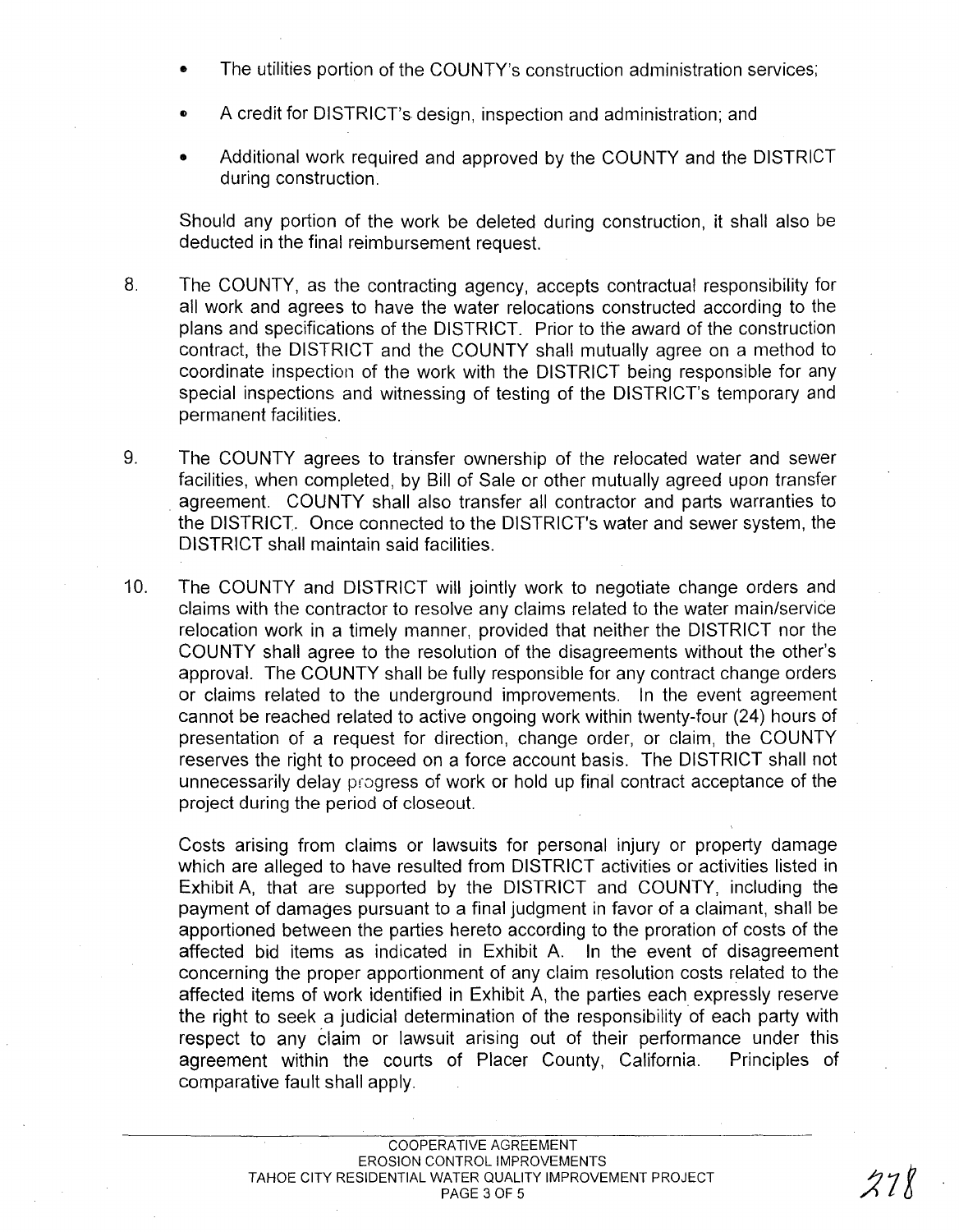11. INDEMNITY: COUNTY agrees to indemnify and hold harmless DISTRICT and DISTRICT'S employees or agents from and against any damages including costs and attorney's fees arising out of negligent or intentional acts of omissions of COUNTY, its employees or agents.

DISTRICT agrees to indemnify and hold harmless COUNTY, its employees, agents and elective and appointive boards from and against any damages including costs and attorney's fees arising out of negligent or intentional acts or omissions of DISTRICT, its employees or agents.

- 12. INSURANCE: It is agreed that District and Placer County shall each maintain at all times during the performance of this Agreement insurance coverage or. self insurance in the amounts of not less than One Million Dollars (\$1,000,000) to cover all of its operations, including general liability, automobile liability, professional liability, and workers' compensation insurance or self insurance in the statutory amount of \$1,000,000.
- 13. This agreement shall terminate one (1) year after the Project has been completed and accepted by the Placer County Board of Supervisors.
- 14. The COUNTY will serve as lead agency for purposes of compliance with the California Environmental Quality Act (CEQA) and National Environmental Policy Act (NEPA).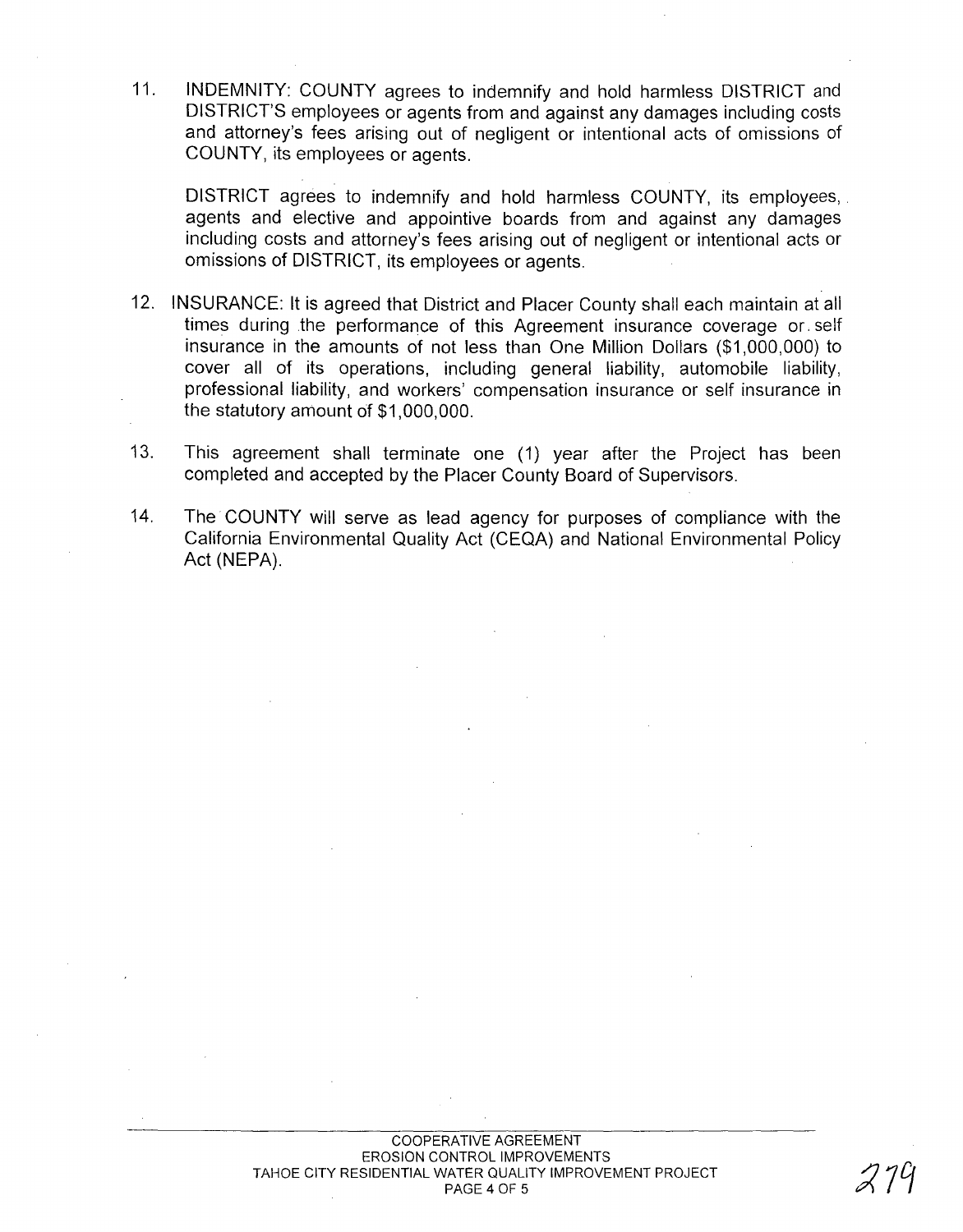**IN WITNESS WHEREOF the parties have executed this Agreement on the date first above written.** 

**PLACER COUNTY, a political subdivision of the State of California** 

By: \_\_\_\_\_\_\_\_\_\_\_ \_

**Ken Grehm, Director Department of Public Works** 

**Date:** -----------

**TAHOE CITY PUBLIC UTILITY DISTRICT, a public agency** 

By: \_\_\_\_\_\_\_\_\_\_ \_ **Cindy Gustafson General Manager** 

Date: \_\_\_ \_\_ \_\_ \_\_ \_\_ \_\_ \_\_ \_\_ \_\_

**APPROVED AS TO FORM** 

By: County Counsel, Placer County

Date: <u>\_\_\_\_\_\_\_\_\_\_\_\_\_\_\_\_\_\_\_\_\_\_\_\_\_\_\_\_\_\_\_\_\_\_</u>

**APPROVED AS TO FORM** 

By: \_\_\_\_\_\_\_\_\_\_ \_

**District Counsel** 

Date:  $\Box$